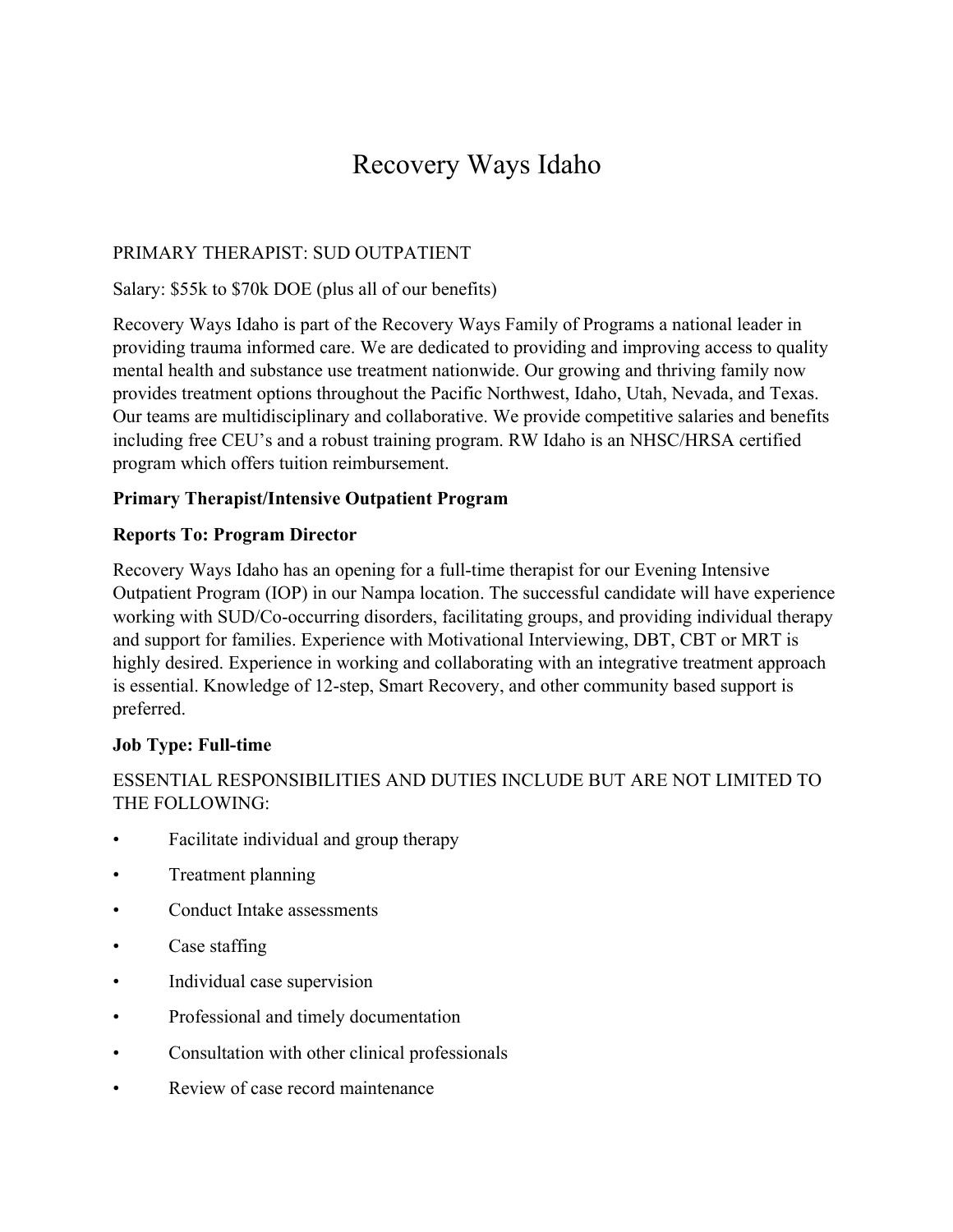- Discharge planning
- Other clinically appropriate services and special projects as assigned

# **QUALIFICATIONS/REQUIREMENTS FOR POSITION:**

- Master's Degree in related field
- Maintain national and applicable state licensure requirements

• Must be certified in Idaho to meet the standards and requirements under IDAPA 16.07.20 "Alcohol and Substance Use Disorders Treatments and Recovery Support Services Facilities and Programs," at the time of hire and throughout the duration of employment or contract

Minimum 1 year experience in relevant field required

• An understanding of and adherence to the ethical standards of the respective license adopted by the governing board for licensure

• Adherence to Compliance Program Plan

# **PREFERRED KNOWLEDGE AND SKILLS:**

- Excellent organizational abilities
- Excellent written and oral communication skills
- Attention to detail and accuracy
- Client service oriented (both internal and external)
- Creative and persistent problem solver
- Able to handle confidential material in a reliable manner
- Ability to interact and communicate with individuals at all levels of organization
- Strong interpersonal skills to handle sensitive situations and confidential information
- Ability to multi-task and prioritize workload in a fast-paced environment
- Proficiency with Electronic Medical Records

# **REQUIRED CERTIFICATES/LICENSES/REGISTRATIONS:**

- Must hold an active CADC, LPC, LCPC, LMSW, LCSW or LMFT
- Must maintain current nationally accredited CPR/First Aid/AED certification